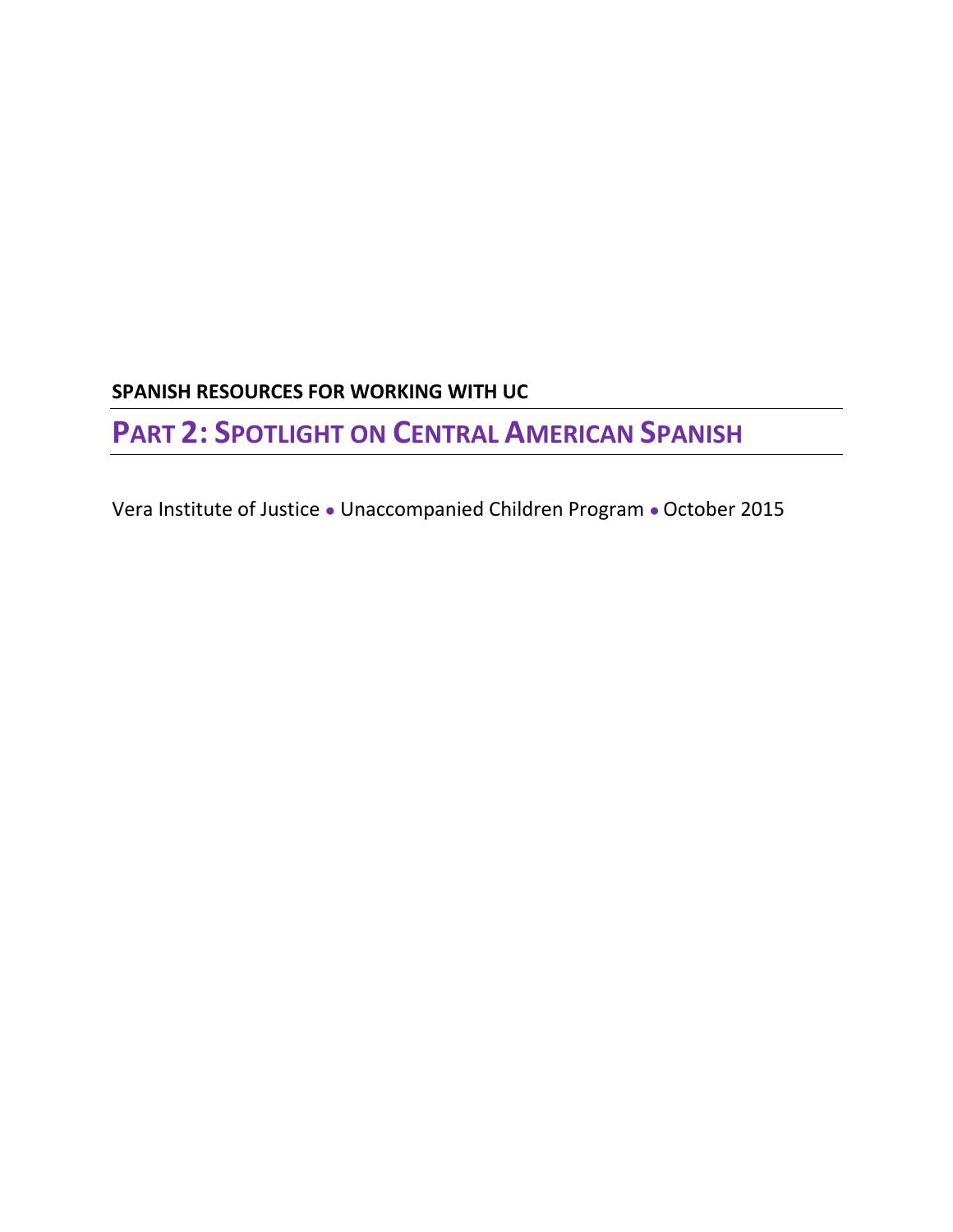## **TABLE OF CONTENTS**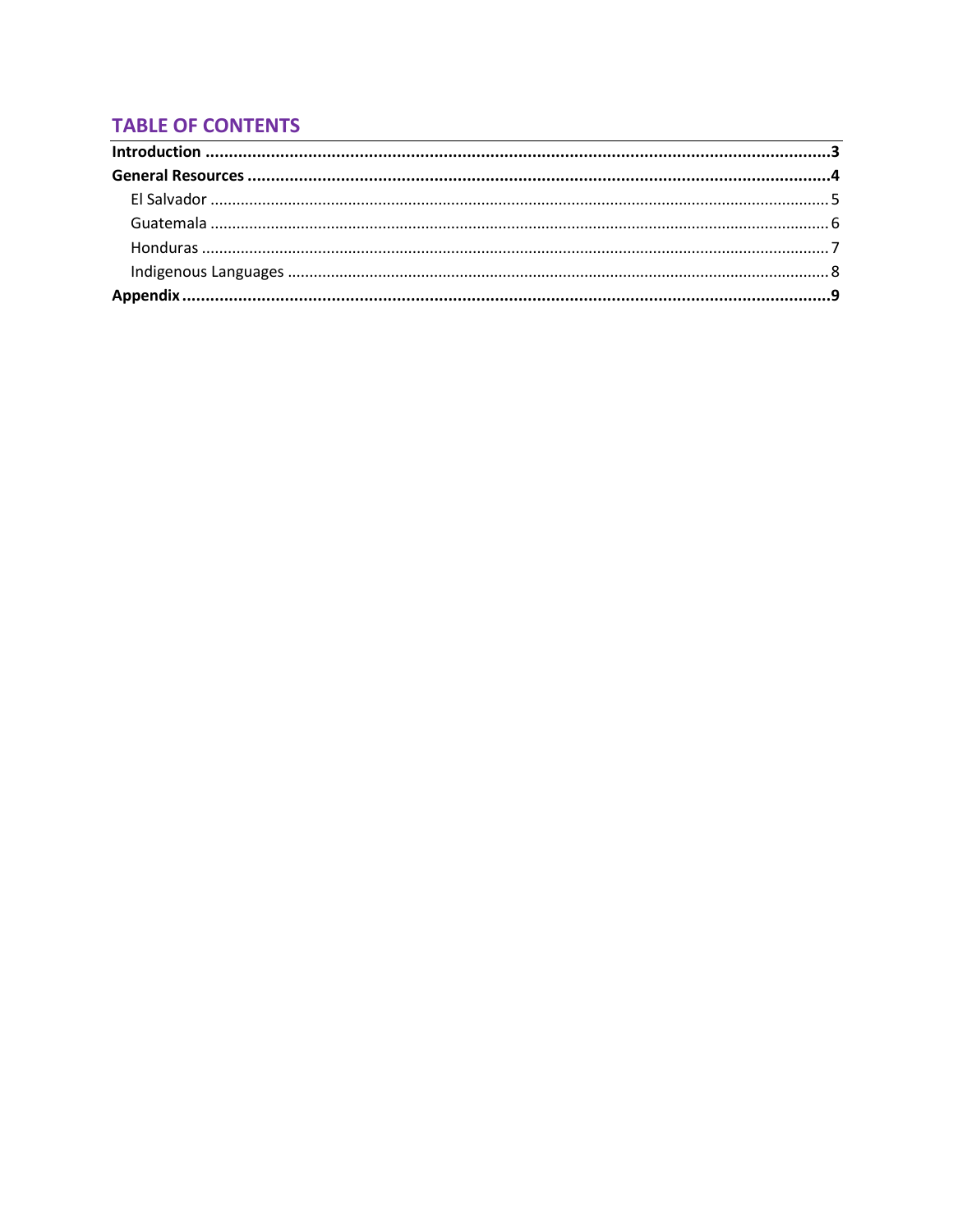#### <span id="page-2-0"></span>**INTRODUCTION**

Welcome to Part Two of Spanish Resources for Working with Unaccompanied Children!

The second part of this resources focuses on the regional varieties of Spanish spoken in the three most common countries of origin for unaccompanied children – El Salvador, Guatemala and Honduras. We recognize that while the vast majority of the network already speaks Spanish, it is possible that the accents or some of the phrases used by recently arrived unaccompanied children might be unfamiliar to providers. To that end, we have included information on the use of *vos*, regional pronunciation, and demographic and geographic terms, as well as a host of external links to help flesh out certain linguistic details. We have also included a brief section on indigenous languages. The resource concludes with an Appendix of common words and phrases in El Salvador; we plan to add similar appendices for Guatemala and Honduras (as well as a section on gang/cartel terminology) in the future.

We consider this glossary to be a living document, so please feel free to send any related comments, questions or suggestions to William Castillo Guardado a[t wcastillo@vera.org.](mailto:dbloch@vera.org)

*¡Mil gracias!*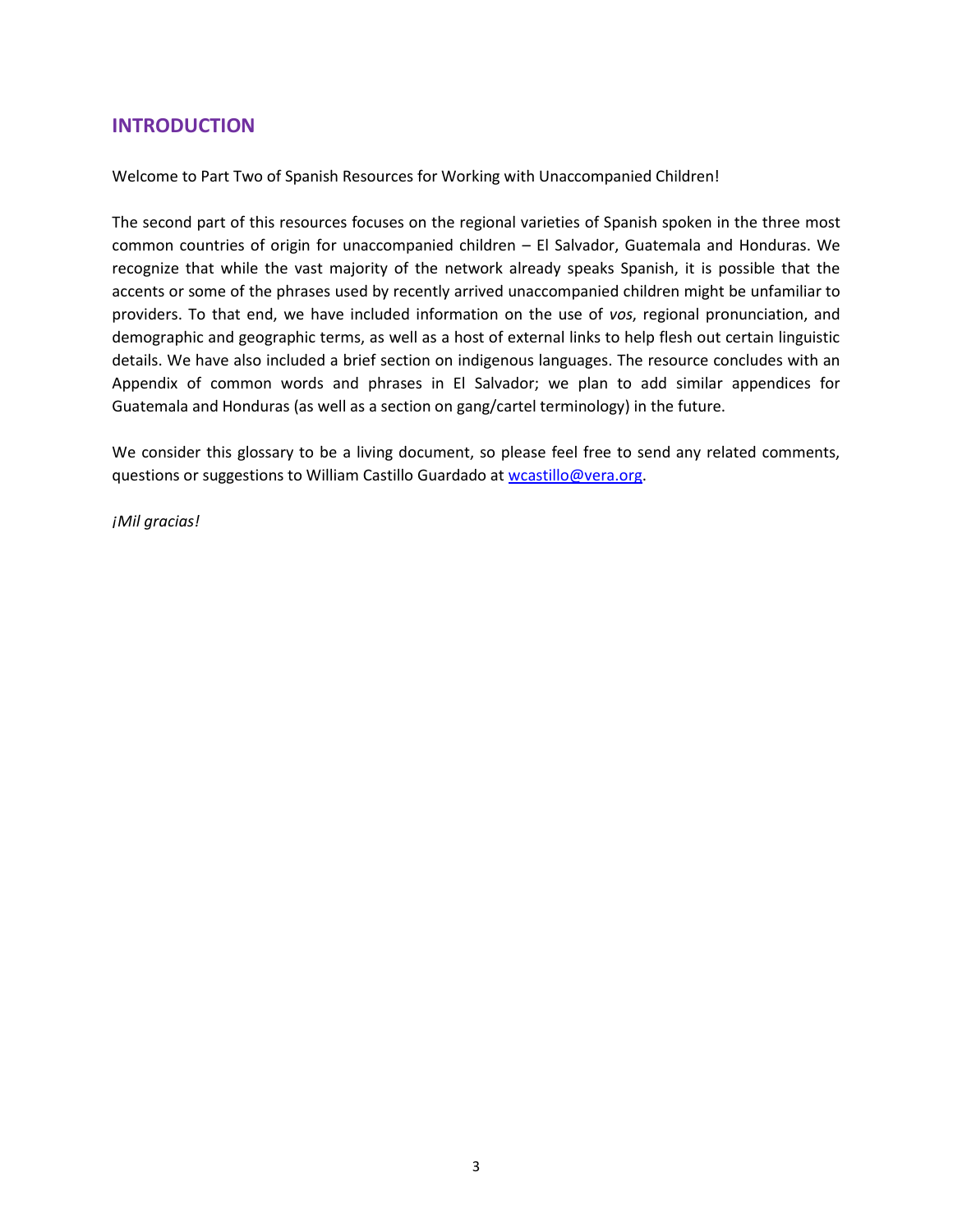### <span id="page-3-0"></span>**GENERAL RESOURCES**

English-Spanish/Spanish-English online dictionary

- <http://wordreference.com/>
	- $\circ$  One of the more comprehensive online dictionaries, it also offers detailed and extensive considerations of specific words and phrases through collaborative discussion forums.

Spanish verbs conjugator

- <http://www.donquijote.org/spanishlanguage/verbs/>
	- $\circ$  Simply type in a verb in Spanish and this website will generate a list of all the possible conjugations based on verb tense and pronoun-verb agreement.
	- o **Note**: This tool does not have an algorithm to produce conjugations for the second person singular *vos*. For information on conjugating *vos*, see:
		- <http://study-spanish-language.com/grammar/conjugating-vos/>

Common mistakes in Spanish

- <http://www.donquijote.org/spanishlanguage/common-errors/>
	- You can click through this alphabetized database to see commonly misused phrases, review their proper usage, and learn appropriate alternatives.

Central American Spanish

- Spanish spoken in El Salvador, Guatemala and Honduras is distinguished by the use of *vos* for the second person singular (in English "you"). The usage of *vos* affects verb conjugation but does not otherwise impact grammar or syntax. It is important to note that the use of *vos* is culturally specific. It is, with some exceptions, generally used for those who are at the same age or societal level, or inferior to the speaker (i.e., animals). In other areas, *vos* is the dominant pronoun used between spouses, family members and close friends. In El Salvador, for example, *usted* is reserved as an honorific for strangers; in turn, *tú* is used when speaking to non-Central Americans. When speaking with children, *vos* can make the tone of the conversation more friendly and less formal than when using *tú* or *usted*.
- http://en.wikipedia.org/wiki/Central American Spanish
	- $\circ$  This page provides a brief overview of Spanish spoken in Central America and explains the main differences between it and Spanish spoken elsewhere.
- <http://en.wikipedia.org/wiki/Voseo>
- [http://es.wikibooks.org/wiki/Espa%C3%B1ol/La\\_conjugaci%C3%B3n/El\\_voseo](http://es.wikibooks.org/wiki/Espa%C3%B1ol/La_conjugaci%C3%B3n/El_voseo)
	- o These pages give a more in-depth look at the use of *vos* throughout Latin America.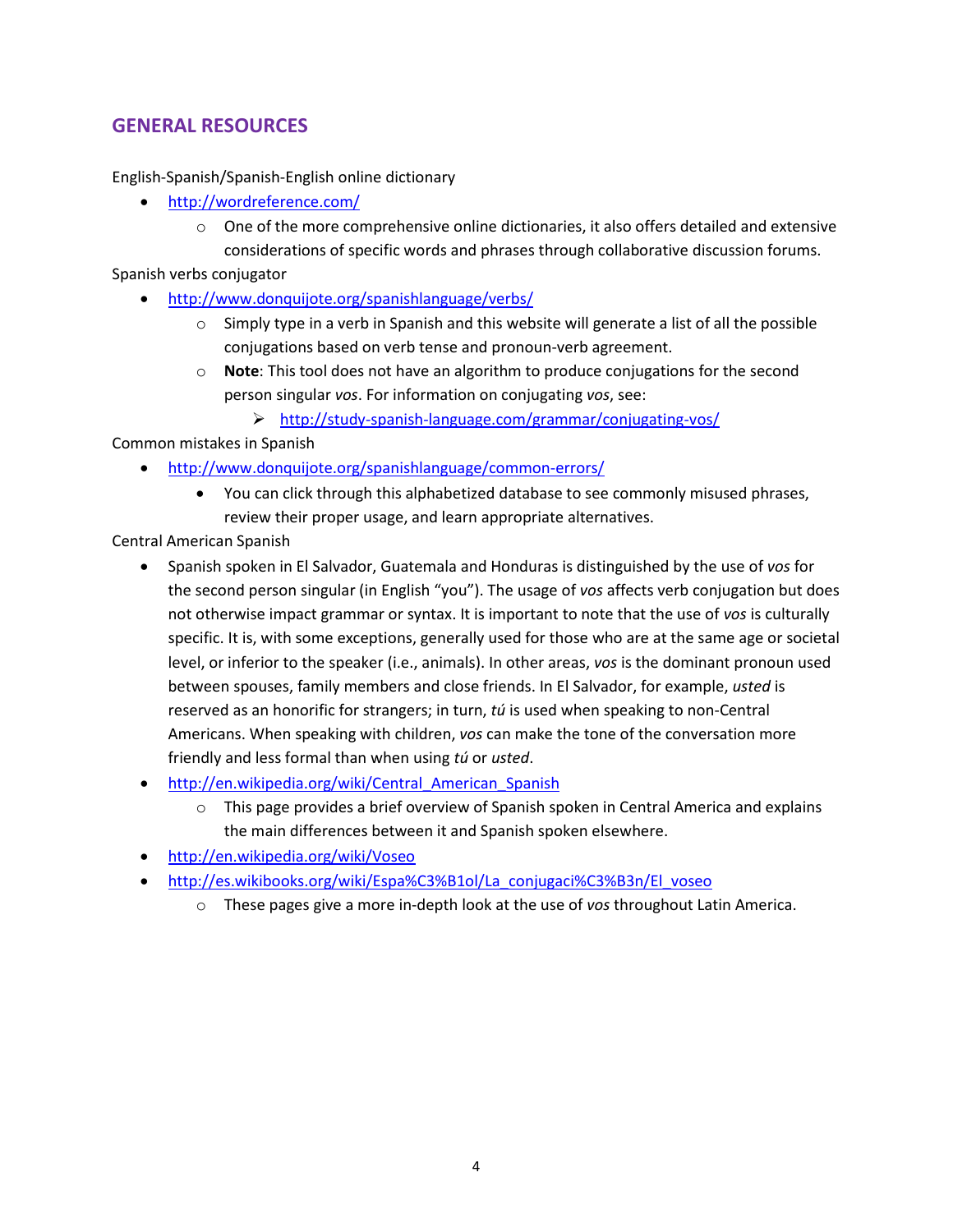#### <span id="page-4-0"></span>*EL SALVADOR*

Although *tú* is understood in El Salvador, it is not commonly used except in conversations with foreigners, or conversations between couples. In speech, the "s" is dropped at the end of syllables and words and usually pronounced softly as an "h" (*vos* is pronounced "voh"; therefore, *¿que pasó, vos?* becomes "que pahó, voh?" meaning "What's up?") Before consonants, the "s" is pronounced as an "h."

- Brief overview of Spanish spoken in El Salvador:
	- o [http://en.wikipedia.org/wiki/Salvadoran\\_Spanish](http://en.wikipedia.org/wiki/Salvadoran_Spanish)
- Common words and phrases in El Salvador:
	- o <http://www.tubabel.com/pais/SV>
- Geographic vocabulary in El Salvador:
	- o El Salvador is divided into 14 departments (*departamentos*) which are in turn divided into over 260 municipalities (*municipios*). Each municipality is further divided into *cantones*, which are themselves divided into *caseríos*.
	- o A list of the departments and municipalities in El Salvador: [http://en.wikipedia.org/wiki/Departments\\_of\\_El\\_Salvador](http://en.wikipedia.org/wiki/Departments_of_El_Salvador) [http://en.wikipedia.org/wiki/Municipalities\\_of\\_El\\_Salvador](http://en.wikipedia.org/wiki/Municipalities_of_El_Salvador)
	- o A departmental map of El Salvador: [http://es.wikipedia.org/wiki/Divisi%C3%B3n\\_administrativa\\_de\\_El\\_Salvador#mediaview](http://es.wikipedia.org/wiki/Divisi%C3%B3n_administrativa_de_El_Salvador#mediaviewer/File:Departments_of_El_Salvador_named.svg) [er/File:Departments\\_of\\_El\\_Salvador\\_named.svg](http://es.wikipedia.org/wiki/Divisi%C3%B3n_administrativa_de_El_Salvador#mediaviewer/File:Departments_of_El_Salvador_named.svg)
- National group identifier:
	- o Salvadorans refer to themselves as *guanacos*.
- Demographic identifiers in El Salvador:
	- o *Mestizo* (Indigenous and European ancestry)
		- o *Blanco* (European ancestry)
		- o *Indígena* (Indigenous ancestry)
			- As in many parts of Latin America, the term *indio* is often used to describe people of indigenous ancestry; however, the word should be considered pejorative and should **not** be used interchangeably with *indígena*.
			- $\triangleright$  The indigenous community in El Salvador (between roughly one and 10 percent of the overall population, according to different estimates) is primarily composed of the Lenca, Pipil, Kakawira and Xinca communities. Many are monolingual Spanish speakers.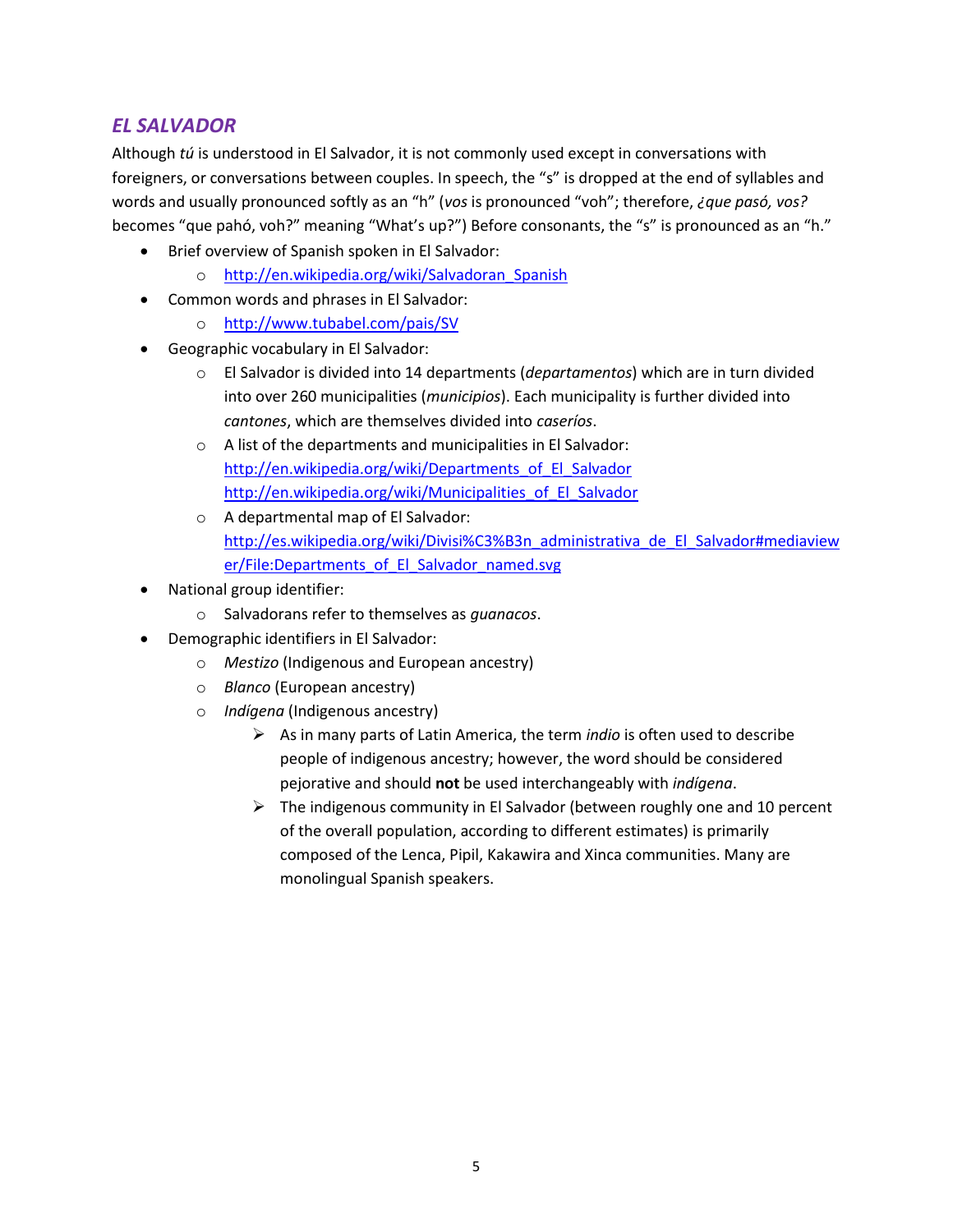#### <span id="page-5-0"></span>*GUATEMALA*

Using the second person singular *vos* is typical in Guatemalan Spanish. Speakers of Guatemalan Spanish use *tú* in more formal settings, especially when speaking with women. Some word combinations in Guatemalan Spanish reflect the syntax of Mayan-derived languages. For example, *uno mi amigo* (literally, "one my friend") means "a friend of mine."

- Words and phrases in Guatemala:
	- o <http://www.tubabel.com/pais/GT>
	- o <http://www.tulane.edu/~howard/spanling/AmLang/Guata.html>
- Geographic vocabulary in Guatemala:
	- o Guatemala is divided into eight regions (*regiones*), and further divided into 22 departments (*departamentos*) which are in turn divided into over 300 municipalities (*municipios*).
	- o A list of the regions, departments and municipalities in Guatemala: [http://www.oj.gob.gt/estadisticalaboral/index.php?option=com\\_content&view=article](http://www.oj.gob.gt/estadisticalaboral/index.php?option=com_content&view=article&id=171&Itemid=207) [&id=171&Itemid=207](http://www.oj.gob.gt/estadisticalaboral/index.php?option=com_content&view=article&id=171&Itemid=207) [http://en.wikipedia.org/wiki/Departments\\_of\\_Guatemala](http://en.wikipedia.org/wiki/Departments_of_Guatemala) [http://en.wikipedia.org/wiki/Municipalities\\_of\\_Guatemala](http://en.wikipedia.org/wiki/Municipalities_of_Guatemala)
	- o A departmental map of Guatemala: [http://es.wikipedia.org/wiki/Organizaci%C3%B3n\\_territorial\\_de\\_Guatemala#mediaview](http://es.wikipedia.org/wiki/Organizaci%C3%B3n_territorial_de_Guatemala#mediaviewer/File:Departamentos_de_Guatemala.png) [er/File:Departamentos\\_de\\_Guatemala.png](http://es.wikipedia.org/wiki/Organizaci%C3%B3n_territorial_de_Guatemala#mediaviewer/File:Departamentos_de_Guatemala.png)
- National group identifier:
	- o Guatemalans refer to themselves as *chapines* (singular: *chapín*).
- Demographic identifiers in Guatemala:
	- o *Ladino* (identifier specific to Guatemala to refer to someone of *mestizo* ancestry)
	- o *Indígena* (Indigenous ancestry)
		- As in many parts of Latin America, the term *indio* is often used to describe people of indigenous ancestry; however, the word should be considered pejorative and should **not** be used interchangeably with *indígena*.
		- $\triangleright$  The indigenous community in Guatemala (roughly 40 percent of the overall population) is primarily Mayan-descendant, but is extremely diverse in terms of language, geographic distribution and culture. (See below for more information on indigenous languages spoken in Guatemala.)
	- o *Garífuna* (refers to the Garífuna people concentrated mainly in the Izabal department of eastern Guatemala who migrated from the Caribbean to coastal regions of Belize, Guatemala and Honduras. The Garífuna trace their ancestry to African and indigenous Caribbean communities.)
	- o *Blanco* (European ancestry)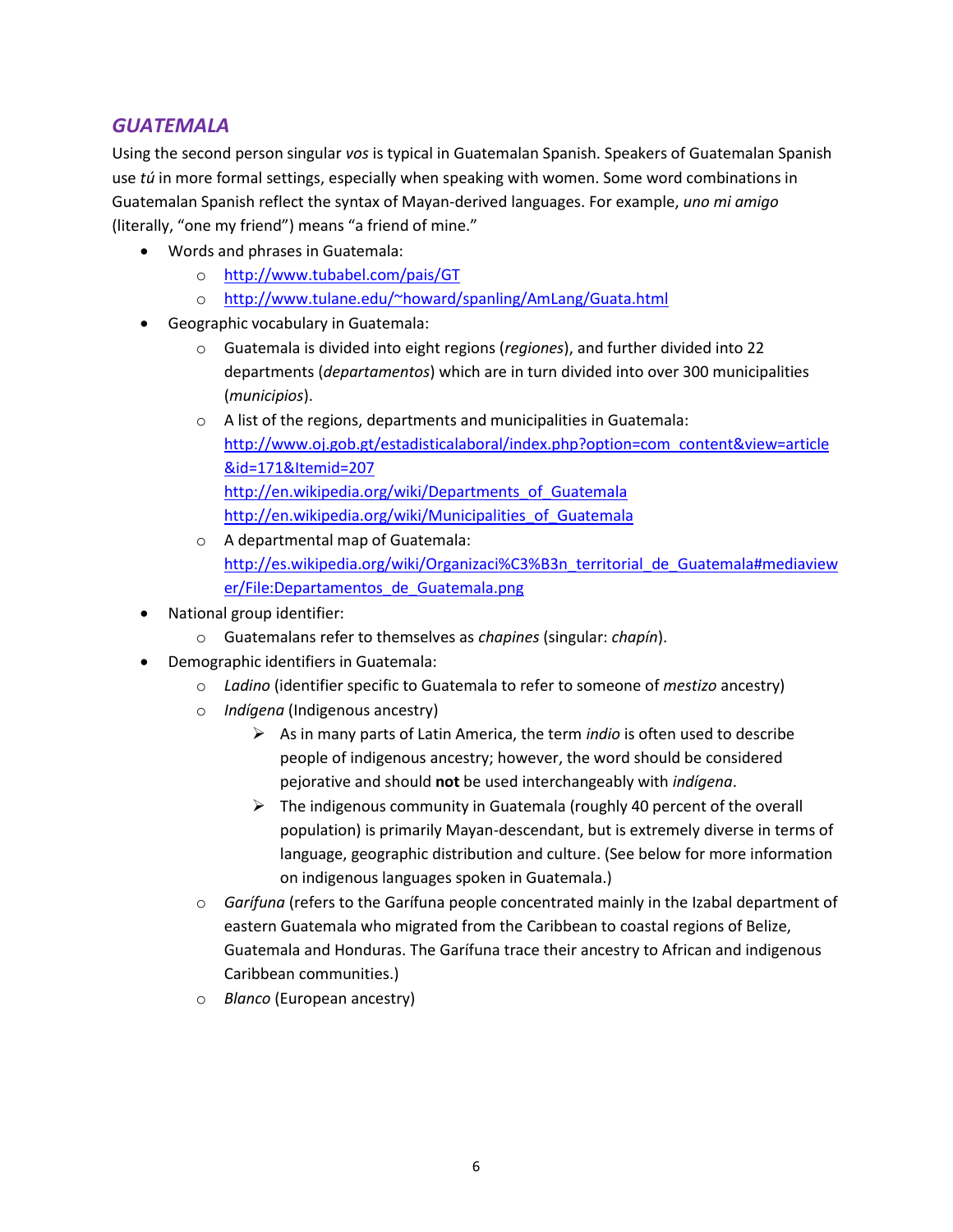#### <span id="page-6-0"></span>*HONDURAS*

Spanish in Honduras is characterized by the aspiration of the "j" and the "s," which means that they can be pronounced as softly as the "h" in English or might not be pronounced at all.

- Brief overview of aspects of Spanish spoken in Honduras:
	- o [http://www.mission.net/honduras/san-pedro-sula/page.php?pg\\_id=1569](http://www.mission.net/honduras/san-pedro-sula/page.php?pg_id=1569)
- Words and phrases in Honduras:
	- o <http://www.tubabel.com/pais/HN>
- Geographical vocabulary in Honduras:
	- o Honduras is divided into 18 departments (*departamentos*) which are in turn divided into almost 300 municipalities (*municipios* or *municipalidades*), which are in turn divided into *aldeas*, which are divided into *caseríos*, which are further divided into *barrios* or *colonias*.
	- o A list of the departments and municipalities in Honduras: [http://en.wikipedia.org/wiki/Departments\\_of\\_Honduras](http://en.wikipedia.org/wiki/Departments_of_Honduras) [http://en.wikipedia.org/wiki/Municipalities\\_of\\_Honduras](http://en.wikipedia.org/wiki/Municipalities_of_Honduras)
	- o A departmental map of Honduras: [http://www.zonu.com/mapas\\_honduras/Honduras\\_Departments\\_Division\\_Map\\_2.htm](http://www.zonu.com/mapas_honduras/Honduras_Departments_Division_Map_2.htm)
- National group identifier:
	- o Hondurans refer to themselves as *catrachos*.
- Demographic identifiers in Honduras:
	- o *Mestizo* (Indigenous and European ancestry)
	- o *Negro/Afrodescendiente* (African ancestry)
	- o *Mulato* (Could refer to someone with African and European ancestry, or African and *mestizo* ancestry)
	- o *Blanco* (European ancestry)
	- o *Indígena* (Indigenous ancestry)
		- As in many parts of Latin America, the term *indio* is often used to describe people of indigenous ancestry; however, the word should be considered pejorative and should **not** be used interchangeably with *indígena*.
		- $\triangleright$  The indigenous community in Honduras comprises approximately seven percent of the total population, and includes the Lenca, Miskito, Ch'orti', Tolupan (Jicaque), Pech (Paya) and Suma (Mayanga) communities.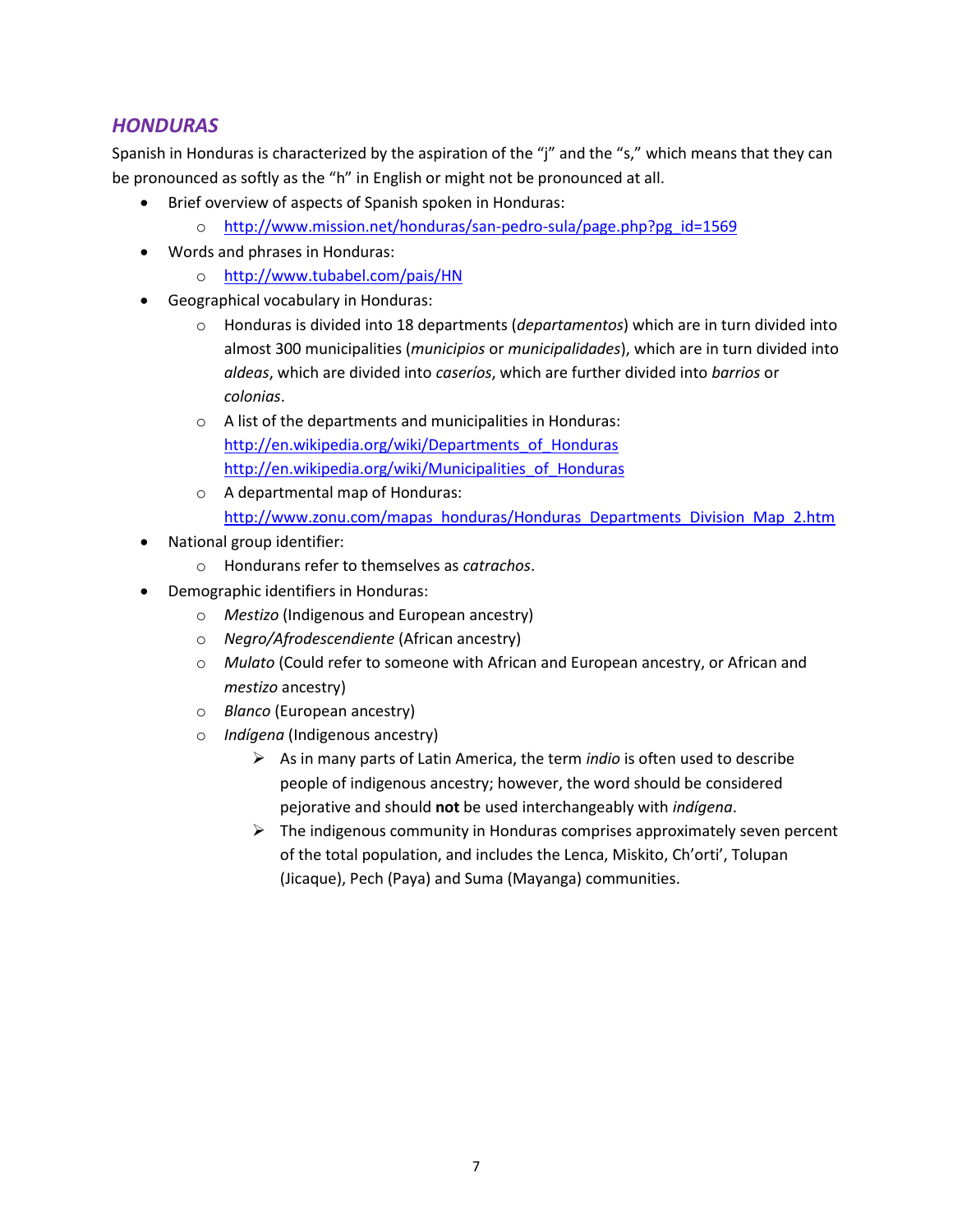#### <span id="page-7-0"></span>*INDIGENOUS LANGUAGES*

The majority of unaccompanied children who speak an indigenous language are from Guatemala (with notable exceptions of children from Mexico who speak languages like Chatino, Mixteco, Triqui or Zapotec, for example, Quechua speakers from Ecuador, and children from Belize and Honduras who speak Garífuna or Miskito). Some indigenous languages spoken in Guatemala like K'iche, Mam and Q'eqchi' have native speakers numbering in the millions or hundreds of thousands, while other languages of lesser diffusion like Popti or Chuj have several thousand speakers. As many of you are already aware, there is often enormous variation within a Mayan-based language, with speakers of one form of Mam unable to understand speakers of another variation of Mam, for example; this is often based on geographic factors that have limited contact between speakers of what is considered to be the same language.

\*Regardless of a child's national origin or linguistic capabilities, it is important to think of indigenous languages as languages in and of themselves and not simply as "dialects." While it might be common to refer in Spanish to indigenous languages as *dialectos*, this term can be considered derogatory and should not be used.

- A map of Guatemala showing the regional diffusion of indigenous languages:
	- o <http://en.wikipedia.org/wiki/File:Idiomasmap.svg>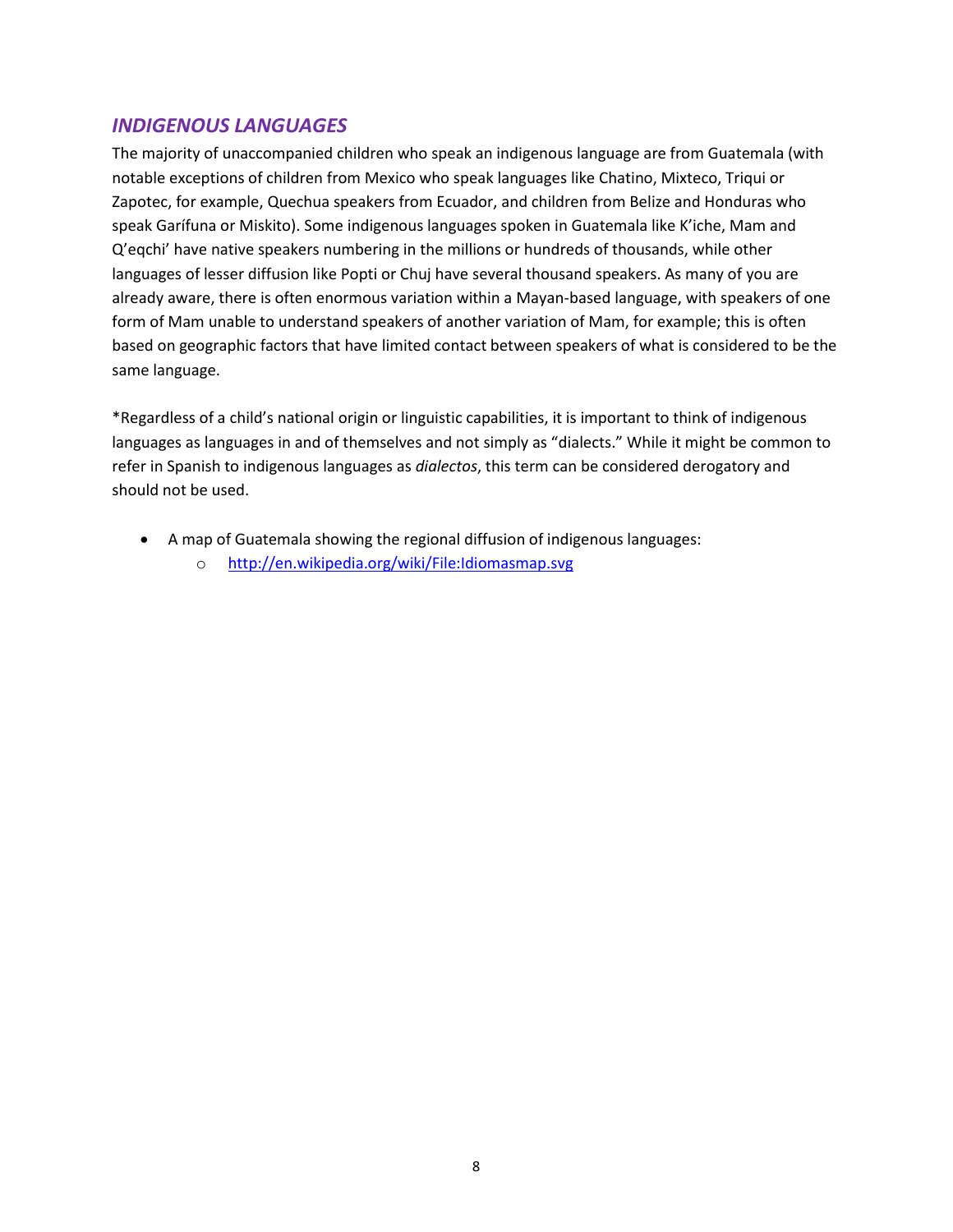#### **APPENDIX**

#### **EL SALVADOR**

#### **Common Words and Phrases**

<span id="page-8-0"></span>For a more extensive list of Salvadoran slang, please visit: [http://www.tubabel.com/pais/SV.](http://www.tubabel.com/pais/SV)

**achicar** – to humiliate **aguambado** – stupid, idiot (e.g., *qué aguambado que eres* – "you are such an idiot") **artar** – (1) to eat (usually to describe animals eating, but vulgar when describing people eating); (2) to be fed up with something (e.g., *¡estoy arto de verte!* – "I'm sick of seeing you!") **bayunco** – asshole **bicho/bicha** – kid/teen, sometimes derogatory, like "brat" or "punk" (also used to say "boyfriend / girlfriend") (usually used by younger people amongst themselves) **bolado** – thing; object (very commonly used by youth) **bolo/a** – drunk **cabal** – (1) nice, easygoing, nothing wrong (e.g., *él es bién cabal* – "he is very cool"), (2) Used in speech to denote that you are listening to or agree with the other, similar to "that's right" **chachalaco** – a very talkative person **champa** – a ramshackle shelter or shanty **chanco** – a liquid with coarse consistency (e.g., *no usaste filtro porque el café está bien chanco* – "you must not have used a filter because the coffee is very coarse," meaning that pieces of coffee grounds are floating in it) **chele** – pale or white in complexion; usually used to describe a blond or Caucasian person **chechehiado** – askew, uneven (e.g., *me cortaron el pelo bien chechehiado* – "they cut my hair so unevenly") **chicotazo** – a beating/whipping (usually done with a stick called a *chicote*) **chindondo** – a raised bruise **chivo** – cool; awesome **chirgüe** – a small, shriveled piece of meat/flesh (e.g., *tiene mucho chirgüe esa carne* – "that meat has too many pieces of shriveled meat," such as the skin; *me corté un pedazo de chirgüe de mi dedo en accidente* – "I cut off a little bit of the flesh on my finger by accident") **choyado** – someone who is careless **chuco** – (1) dirty; (2) a fermented corn drink **chucho** – dog **chueco** – crooked or bent. Can also describe somebody crooked or disobedient. **chulo** – beautiful **chunche** - thing; object **cipote** – young boy or girl (very commonly used by older folk to describe young people) **cochino/a** – filthy, dirty, repulsive

(una) **cualquiera** – a slut (very derogatory; used only to describe women) (lit. "just anyone")